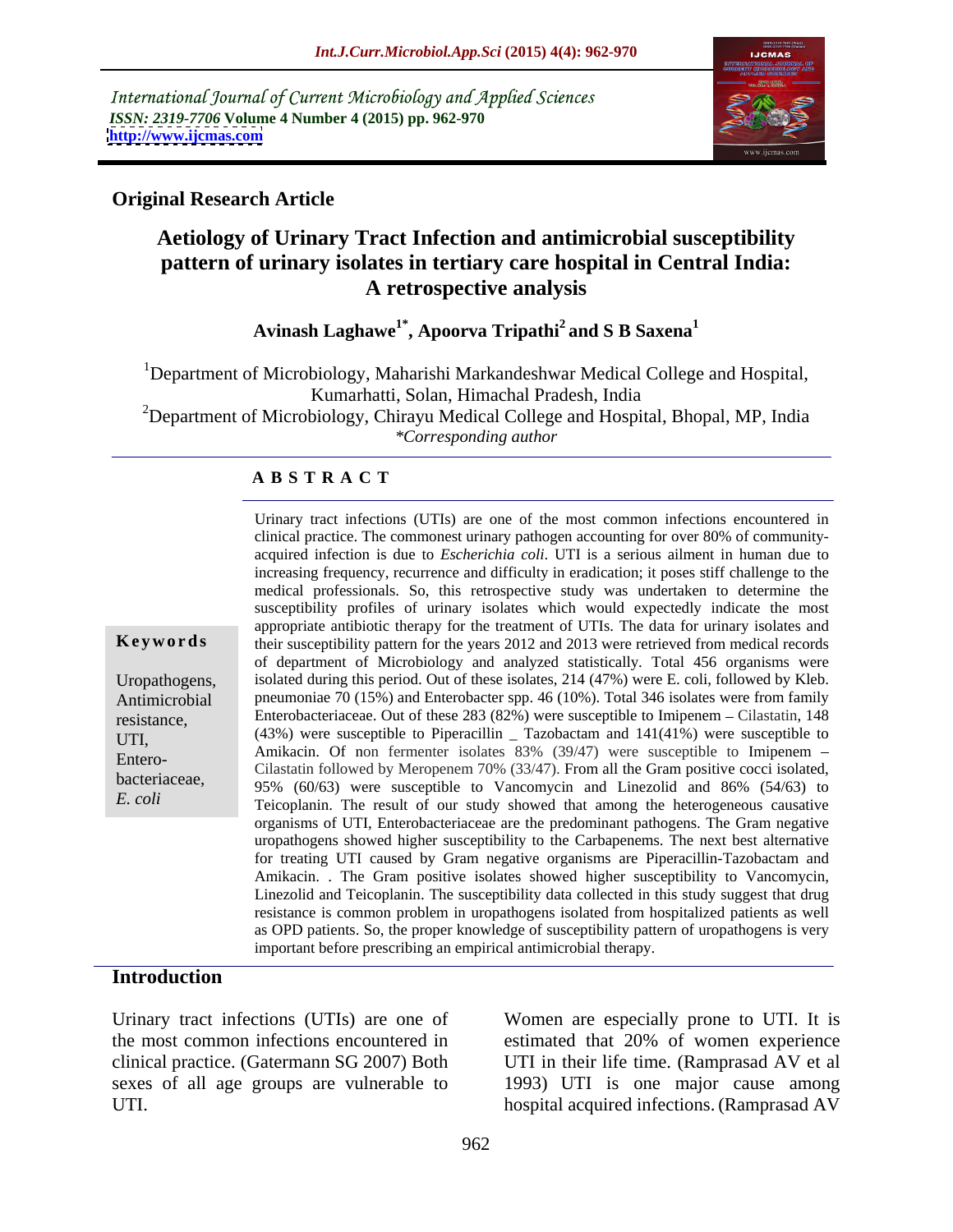et al (1993) Urinary tract infections (UTIs) involves bacterial invasion and multiplication in the organs of the urinary tract system including the kidney, bladder, organisms per milliliter of urine with accompanying pyuria (white blood cell

foothold in patients with complicated UTI (D.Mathai 2001). Compounded by a diminishing number of new agents entering Sulbactam, Piperacillin, Piperacillinclinical practice, resistance is widely sectors. UTI is a serious ailment in human Cilastatin, Meropenem, Amikacin, challenge to the medical professionals. Nitrofurantoin. Pseudomonas aeruginosa (Shanthi J and Kayathri S 2012) were tested for Ampicillin- Sulbactam,

Area specific monitoring studies aimed to gain knowledge about the type of pathogens Ceftriaxone, Imipenem- Cilastatin, responsible for UTIs and their resistant Meropenem, Amikacin, Gentamicin, patterns may help the clinicians to choose Tetracyclin, Cotrimaxazole, and Aztreonam. the correct empirical therapy. So, this retrospective study was undertaken to Ampicillin- Sulbactam, Piperacillin, determine the susceptibility profiles of Piperacillin- Tazobactam, Cefepime, urinary isolates in the hospitalized patients as well as outdoor patients from Chirayu Medical College and Hospital, Bhopal, MP Amikacin, Gentamicin, Tetracyclin, which would expectedly indicate the most Cotrimaxazole, and Aztreonam. Gram

The present study was conducted at Chirayu Medical College and Hospital, Bhopal, MP state in Central India. The data were retrieved from medical records of department of Microbiology.

ureters, urethra and other associated Urine specimens received in department of appendages, and it is manifested as at least Microbiology were cultured on blood agar 100,000 organisms per milliliter of urine in and CLED (Cystine lactose electrolyte asymptomatic patient or as more than 100 deficient) agar for 18 - 24 h at 37°C. Then, >7/ml) in a symptomatic patient. (Iroha uropathogen was considered as culture Ifeanyichukwu et al 2013) positive. Organism was identified by The commonest urinary pathogen JG 2013) Antibiotic susceptibility was done accounting for over 80% of community acquired infection is due to *Escherichia coli*. Bauer) on Mueller-Hinton agar (Lisa PA<br>However, other organisms gain a greater 1984<sup>)</sup> using discs from Himedia Pvt Ltd., recognized as a major threat to public health Clavulanic acid, Ceftriaxone, Imipenem due to increasing frequency, recurrence and Gentamicin, Tetracyclin, Nalidixic acid, difficulty in eradication; it poses stiff Ciprofloxacin, Norfloxacin, Cotrimaxazole, (Shanthi J and Kayathri S 2012) were tested for Ampicillin- Sulbactam, appropriate antibiotic therapy for the Positive cocci were tested for Ampicillin, treatment of UTIs. Amoxicillin- Clavulanic acid, Gentamicin, **Material and Methods** Norfloxacin, Nitrofurantoin, Vancomycin, the colonies were counted and the colonies with more than  $10^5$  CFU/ml of a single  $5$  CFU/ml of a single conventional biochemical reactions.(Collee by disc diffusion method (Modified Kirby Bauer) on Mueller-Hinton agar (Lisa PA 1984) using discs from Himedia Pvt Ltd., India. Members of Enterobactriaceae were tested for Ampicillin, Ampicillin- Sulbactam, Piperacillin, Piperacillin- Tazobactam, Cefotaxime, Ticarcillin- Cilastatin, Meropenem, Amikacin, Nitrofurantoin. Pseudomonas Piperacillin, Piperacillin- Tazobactam, Cefotaxime, Ticarcillin- Clavulanic acid, Ceftriaxone, Imipenem- Cilastatin, Meropenem, Amikacin, Gentamicin, Tetracyclin, Cotrimaxazole, and Aztreonam. Acinetobacter spp were tested for Ampicillin- Sulbactam, Piperacillin, Piperacillin- Tazobactam, Cefepime,<br>Ticarcillin- Clavulanic acid, Ceftazidime, Imipenem- Cilastatin, Meropenem, Amikacin, Gentamicin, Tetracyclin, Cotrimaxazole, and Aztreonam. Gram Ciprofloxacin, Tetracyclin, Cotrimoxazole, Linezolid, and Teicoplanin.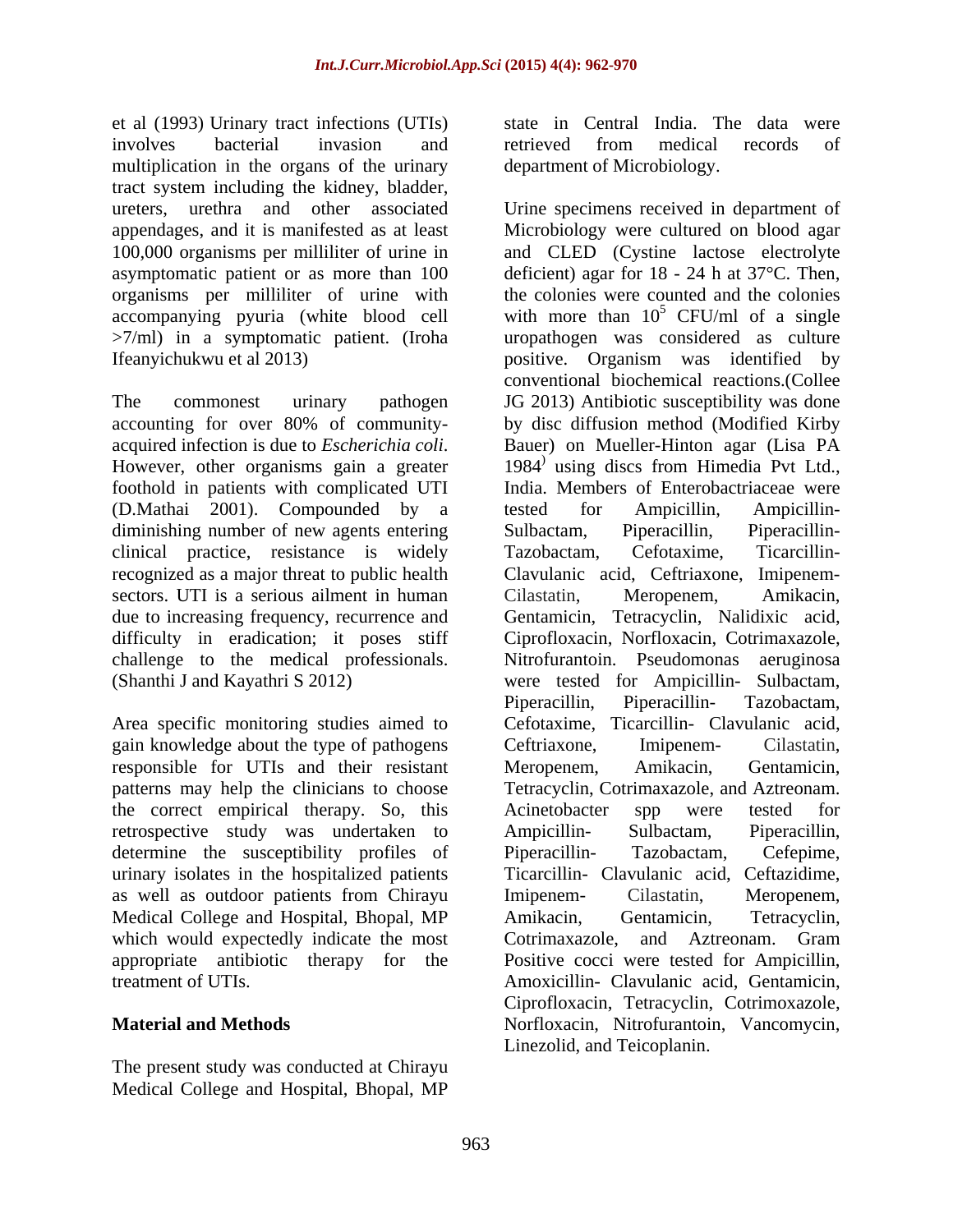In this retrospective study, data for years 2012 and 2013was analyzed. Total 456 organisms were isolated during this period. Out of these isolates, 278 were from different wards, 103 were from ICU and 75 were from OPD patients. Out of these isolates, 214 (47%) were E. coli, followed by Kleb. pneumoniae 70 (15%) and Enterobacter spp. 46 (10%). The distribution

were E. coli, out of 103 isolates from ICU, and Linezolid by *Staph. aureus* isolates was 42 (36.2%) were E. coli. making 158/381 91%(30/33). Enterococci were 100% 42 (36.2%) were E. coli, making 158/381 (41.5%) from indoor patients and out of 75isolates 56 (74.7%) from OPD patients were E. coli (Table 1 & 2). Of these E. coli isolates, 95/116 (82%) from wards, 33/42 (79%) from ICU and 52/56 (93%) from OPD patients were susceptible to Imipenem and 86% (54/63) to Teicoplanin.<br>
Cilastatin Overall susceptibility to Susceptibility to Ampicillin and Imipenem Cilastatin by *E. coli* isolates were resistant to Norfloxacin and (Table 5) Tetracyclin. 46.7% (100/214) E. coli were  $(93/214)$  were susceptible to Piperacillin – (82%) were susceptible to Imipenem Cilastatin, 148 (43%) were susceptible to Piperacillin Tazobactam and 141(41%) commonest infections, both in the were susceptible to Amikacin. Only 0.3% isolates were susceptible to Tetracyclin and 1% isolates were susceptible to Norfloxacin. (Table 3). Status, prolonged hospitalizations,

Susceptibility to Imipenem – Cilastatin by sanitation, increased instrumentation  $(26/30)$ ,  $73\%$   $(8/11)$  isolates from wards anatomical abnormalities. The while 100% (1/1) from OPD patients. Susceptibility to Imipenem  $-$  Cilastatin by (4/5). In these non fermenter isolates 83%

**Result and Discussion** (39/47) were susceptible to Imipenem – Cilastatin followed by Meropenem 70% (33/47). All these isolates were resistant to Ampicillin- Sulbactam and Cotrimoxazole. While 0nly 2% (1/47) were susceptible to Tetracyclin. (Table 4)

of organisms is shown in table 1. Teicoplanin was 63% (12/19), from ICU Out of 278 isolates from wards, 116 (41.7%) (9/9). Overall susceptibility to Vancomycin Cilastatin. Overall susceptibility to Susceptibility to Ampicillin and inenem – Cilastatin by E. coli isolates Cotrimoxazole was found to be  $11\%$  (7/63) was 84% (180/214). All the E. coli isolates and for Gentamicin, it was 14% (9/63). Susceptibility to Vancomycin and Linezolid by *Staph. aureus* isolated from wards was 89.5% (17/19), from ICU was 80% (4/5) and from OPD was 100% (9/9). Susceptibility to was 100% (5/5) and from OPD was 100% and Linezolid by *Staph. aureus* isolates was 91%(30/33). Enterococci were 100% (30/30) susceptible to Vancomycin and Linezolid and susceptibility to Teicoplanin was 93.3% (28/30). From all the Gram positive cocci isolated, 95% (60/63) were susceptible to Vancomycin and Linezolid and 86% (54/63) to Teicoplanin. Susceptibility to Ampicillin and Cotrimoxazole was found to be 11% (7/63) and for Gentamicin, it was 14% (9/63). (Table 5)

susceptible to Amikacin and 43.45% The varying trend in the aetio-pathogenesis Tazobactam. Total 346 Isolates were from family Enterobacteriaceae. Out of these 283 worldwide alarm. Even with the sufficient Ps. aeruginosa isolates from ICU was 87% Acinetobacter spp from wards was 80% contributed to the appearance of resistant The varying trend in the aetio-pathogenesis of UTIs and the rising resistance to the antimicrobial agents are a matter of precautions, preventive measures and the advances in treatment, UTIs still remain the commonest infections, both in the hospitalized patients and in the community. This may probably be due to the advancing ages, increase in the immune-compromised status, prolonged hospitalizations, insufficient personal and environmental sanitation, increased instrumentation (catheters), co-morbidities and functional or anatomical abnormalities. The indiscriminate, inadequate and irrational usage of antimicrobials has additionally contributed to the appearance of resistant strains, which may turn out to be a chief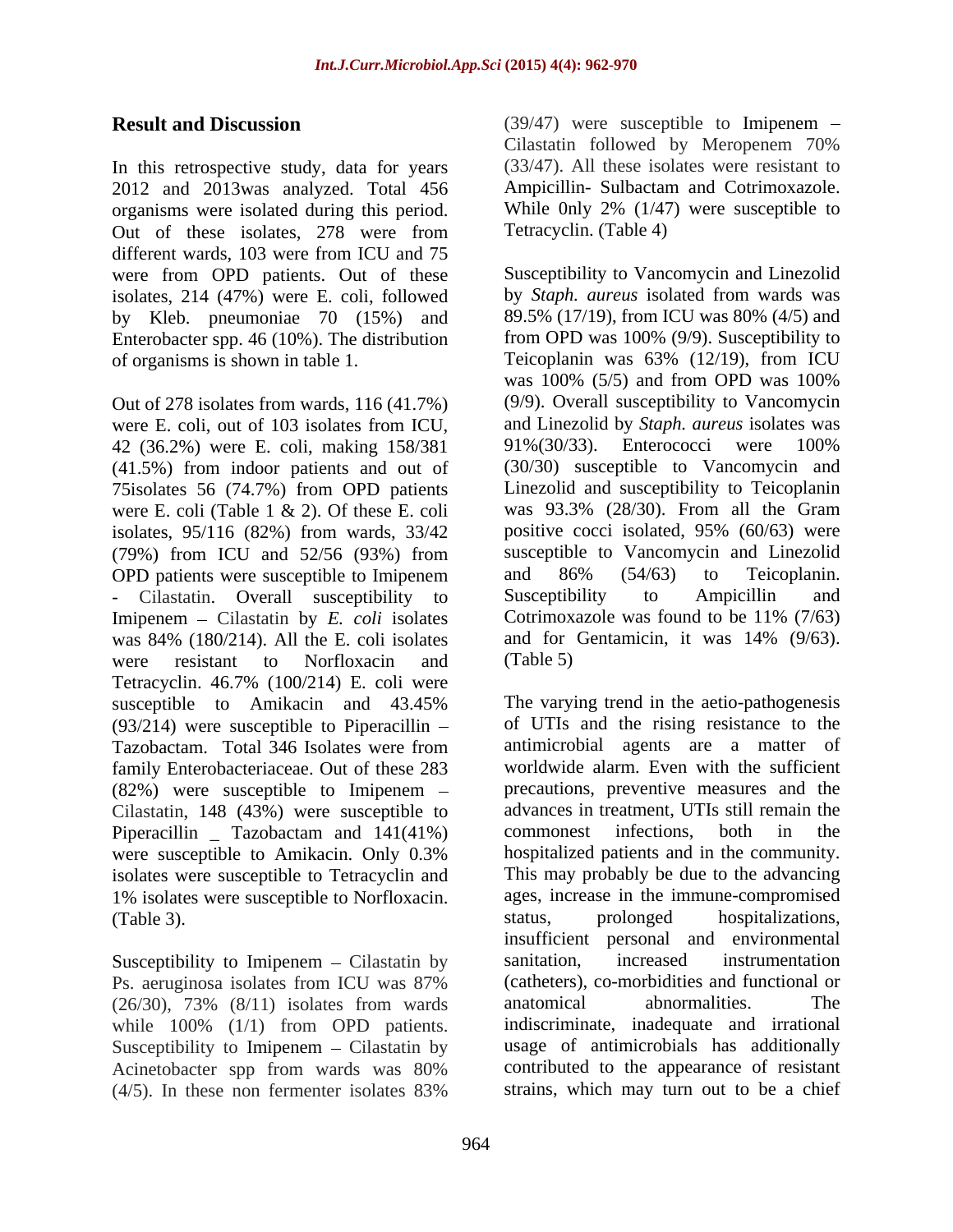cause for the morbidity and mortality in the Maripandi Arjunan et al (Maripandi Arjunan

This retrospective analysis of a data for a (Manjunath GN et al 2014) reported 73% period of two years (2012 - 2013) provided and 53.3% resistance to Ciproproxacin and view on the frequency and the antibiogram of the uropathogens which were isolated from Chirayu Medical College & Hospital, Bhopal, M.P. In this study, 381 isolates were 83% and 70% susceptibility to Imipenem from indoor patients (278 from wards and Cilastatin and Meropenem respectively 103 from ICU) while 75 from outdoor while KD Deshpande et al(K.D. Deshpande patients. Of these total 456 isolates, 214 et al 2011) found 100% susceptibility to (47%) were E. coli making it a most Imipenem and Kumar Rakesh et al(Kumar common isolates which matches with the Rakesh et al 2014) reported 82.4% other studies like Kumar Rakesh et al susceptibility to Imipenem. In our study, (Kumar Rakesh et al 2014), Mallikarjuna susceptibility to Piperacillin – Tazobactam Reddy et al (Mallikarjuna Reddy C et al by non-fermenters was found to be 55% 2014), Azizi Ali et al (Azizi Ali et al 2014). while C.P.Baveja et al(C.P.Baveja et al In our study we found that in hospitalized 2014) reported 76.4% and 66.66% patients, most common agent for UTI is E. susceptibility to Piperacillin – Tazobactam coli 41.5% which is in consistent with other by Pseudomonas spp and Acinetobacter studies like Kumar Rakesh et al (Kumar Rakesh et al 2014), KD Deshpande et al(K.D. Deshpande et al 2011) who found In our study, from all the Gram positive 34.42% and 50.2% respectively. cocci isolated, 95% were susceptible to

In the context of antibiotic susceptibility in our study, Imipenem – Cilastatin (82%) was Rakesh et al 2014) reported 100% found to be highly active against members of Enterobacteriaceae followed by Amikacin 2014), Suzanne Sonya Cherian(Suzanne UTI, Enterobacteriaceae are the Sonya Cherian et al 2013), KD Deshpande resistant to Fluoroquinolones such as showed higher susceptibility to the Norfloxacin was 14% and 1% respectively. Showed higher susceptibility to This finding was not in accordance with other studies. Most of the studies such as

developing countries.(Kumar Rakesh et al et al 2010), Azizi Ali et al (Azizi Ali et al 2014) 2014) have shown better susceptibility to Fluoroquinolones while Manjunath GN et al (Manjunath GN et al 2014) reported 73% Norfloxacin respectively.

> The isolated non-fermenters have shown et al 2011) found 100% susceptibility to by non-fermenters was found to be 55% 2014) reported 76.4% and 66.66% respectively.

> Vancomycin and Linezolid and 86% to Teicoplanin. Kumar Rakesh et al (Kumar Rakesh et al 2014) reported 100% susceptibility to Vancomycin and Linezolid.

(41%) and Meropenem (31%). Other authors The result of our study showed that among like Kumar Rakesh et al(Kumar Rakesh et al the heterogeneous causative organisms of et al(K.D. Deshpande et al 2011) also found Enterobacteriaceae, E.coli is the most Imipenem is the most effective antibiotic prevalent pathogen involved in urinary tract against Gram negative bacilli. In our study, infections. The Gram negative uropathogens Ciproproxacin and Norfloxacin were on Carbapenems. The next best alternative for higher sides. The members of treating UTI caused by Gram negative Enterobacteriaceae have shown organisms are Piperacillin-Tazobactam and susceptibility to Ciproproxacin and Amikacin. The Gram positive isolates UTI, Enterobacteriaceae are the predominant pathogens. Among showed higher susceptibility to the showed higher susceptibility to Vancomycin, Linezolid and Teicoplanin.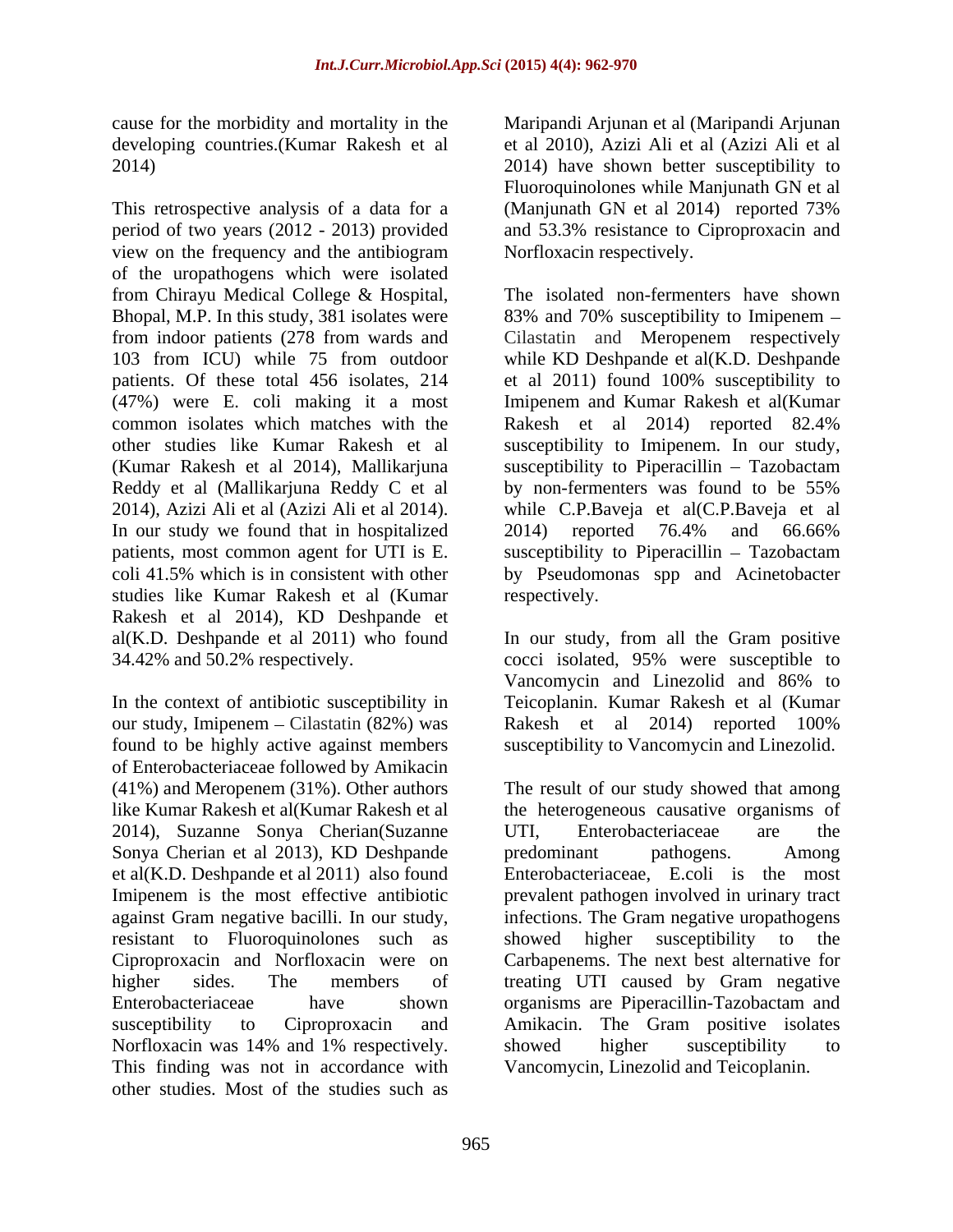### *Int.J.Curr.Microbiol.App.Sci* **(2015) 4(4): 962-970**

| Organism                | Ward | ICU                                           | <b>OPD</b> | <b>Total</b> |
|-------------------------|------|-----------------------------------------------|------------|--------------|
| E. coli                 | 116  | 42                                            | 56         | 214          |
| Kleb. pneumoniae        |      | $\bigcap_{i=1}^n$<br>$\overline{\phantom{0}}$ |            | $\sqrt{2}$   |
| <b>Proteus spp</b>      |      |                                               |            |              |
| <b>Enterobacter spp</b> | 34   |                                               |            |              |
| <b>Citrobacter spp</b>  |      |                                               |            |              |
| Pseudo. aeruginosa      | 30   | 11                                            |            | $\sim$       |
| Acinetobacter spp       |      |                                               |            |              |
| Staph. aureus           | 19   |                                               |            | $\sim$       |
| <b>Enterococcus spp</b> | 18   | 10                                            |            | $\sim$       |
| Total Isolates          | 278  | 103                                           | — <i>—</i> | 456          |

# **Table.1** Distribution of Bacterial Isolates

**Table.2** Percentage of isolates

| Organism           | <b>Total</b> | <b>percentage</b>       |
|--------------------|--------------|-------------------------|
| E. coli            |              | $\sim$ $\sim$           |
| Kleb. pneumoniae   |              |                         |
| Proteus spp        |              |                         |
| Enterobacter spp   |              |                         |
| Citrobacter spp    |              |                         |
| Pseudo. aeruginosa |              |                         |
| Acinetobacter spp  |              |                         |
| Staph. aureus      |              |                         |
| Enterococcus spp   |              |                         |
| Total              |              | 100 <sub>1</sub><br>156 |

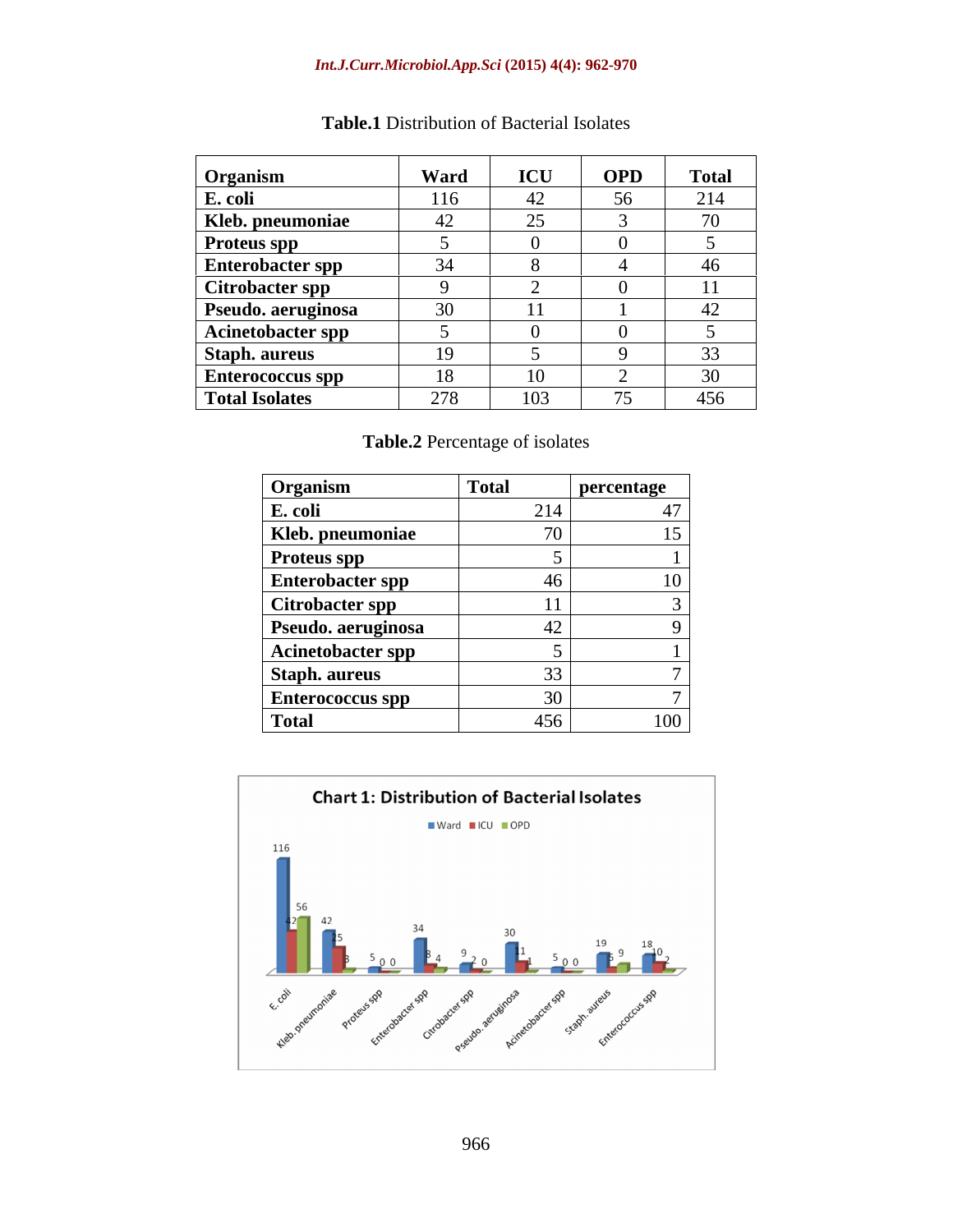### *Int.J.Curr.Microbiol.App.Sci* **(2015) 4(4): 962-970**

| Organism                                              |           |                 |           | E. coli   Klebsiella   Proteus   Citrobacter   Enterobacter | Total    | Percentage |
|-------------------------------------------------------|-----------|-----------------|-----------|-------------------------------------------------------------|----------|------------|
| Total No.                                             | 214       | 70              |           |                                                             | 346      |            |
|                                                       | $15 \mid$ |                 |           |                                                             | 24       |            |
| $\frac{\text{Amp}}{\text{A/S}}$                       |           |                 |           |                                                             |          |            |
| $\boxed{PI}$                                          | 37        |                 |           |                                                             | 52       | 15         |
|                                                       | 34        | 18              |           |                                                             | 64       | 18.5       |
| PIT                                                   | 93        | 40              |           |                                                             | 148      | 43         |
| CE                                                    | 28        |                 |           |                                                             | 41       | 12         |
|                                                       | 29        | 19 <sup>1</sup> | $\bigcap$ |                                                             | 52       | 15         |
|                                                       | 19        | $\sim$          |           |                                                             | 26       | 75         |
| $\frac{\overline{\text{TCC}}}{\overline{\text{CTR}}}$ | 180       | 59              |           |                                                             | 283      | 82         |
| <b>MRP</b>                                            | 51        | 29              |           |                                                             | 107      | 31         |
| $\overline{\mathbf{AK}}$                              | 100       | 23              |           |                                                             | 141      | 41         |
| $\overline{\mathbf{G}}$                               | 31        |                 |           |                                                             | 41       | 12         |
| TE                                                    |           |                 |           |                                                             |          | 03         |
| $\overline{\text{N} \text{X}}$                        |           |                 |           |                                                             |          |            |
|                                                       |           |                 |           |                                                             |          |            |
| $\overline{\text{CIP}}$                               | 35        |                 |           |                                                             | 48       | 14         |
| $\frac{\overline{NA}}{\overline{COT}}$                | 8         |                 |           |                                                             | $\Omega$ |            |
|                                                       | 19        |                 |           |                                                             | 30       |            |
| $\overline{\text{NT}}$                                | 74        |                 | 43        |                                                             | 132      | 38         |
|                                                       |           |                 |           |                                                             |          |            |
|                                                       |           |                 |           |                                                             |          |            |

# **Table.3** Antibiotic Susceptibility Pattern of Enterobacteriaceae

Amp- Ampicillin, A/S- Ampicillin - sulbactam, PI- Piperacillin, PIT- Piperacillin- Tazobactam, CE- Cefotaxime, TCC-Ticarcillin- clavulinic acid, CTR- Ceftriaxone, IC- Imipenem- Cilastatin, MRP- Meropenem, AK- Amikacin, G- Gentamicin, TE- Tetracyclin, NX- Norfloxacin, NA- Nalidixic acid, COT- Cotrimaxazole, NT- Nitrofurantoin

| Organism                                | Pseudomonas      | Acinetobacter | <b>Total</b> | Percentage      |
|-----------------------------------------|------------------|---------------|--------------|-----------------|
| <b>Total No</b>                         | $\Lambda$        |               | A7           |                 |
| A/S                                     |                  |               |              |                 |
|                                         | 15               |               | 16           | 24              |
| <b>DIT</b><br>$\mathbf{r}_{\mathbf{L}}$ | $\Omega$<br>- 44 |               |              | 55              |
| <b>CE/CPM</b>                           |                  |               |              | 8.5             |
| <b>TCC</b>                              |                  |               |              | 10 <sub>6</sub> |
| <b>CTR/CAZ</b>                          |                  |               |              | 15              |
| AT                                      |                  |               |              | 8.5             |
| $T^{\prime}$                            | $\sim$ $-$       |               | 30           | 83              |
| <b>MRP</b>                              |                  |               | 22           |                 |
| AK                                      | 14               |               | 16           | 34              |
|                                         |                  |               |              | 19              |
| TE                                      |                  |               |              |                 |
| CIP                                     |                  |               |              | 19              |
| <b>COT</b>                              |                  |               |              |                 |

## **Table.4** Antibioitic Susceptibility Pattern of Non-fermenters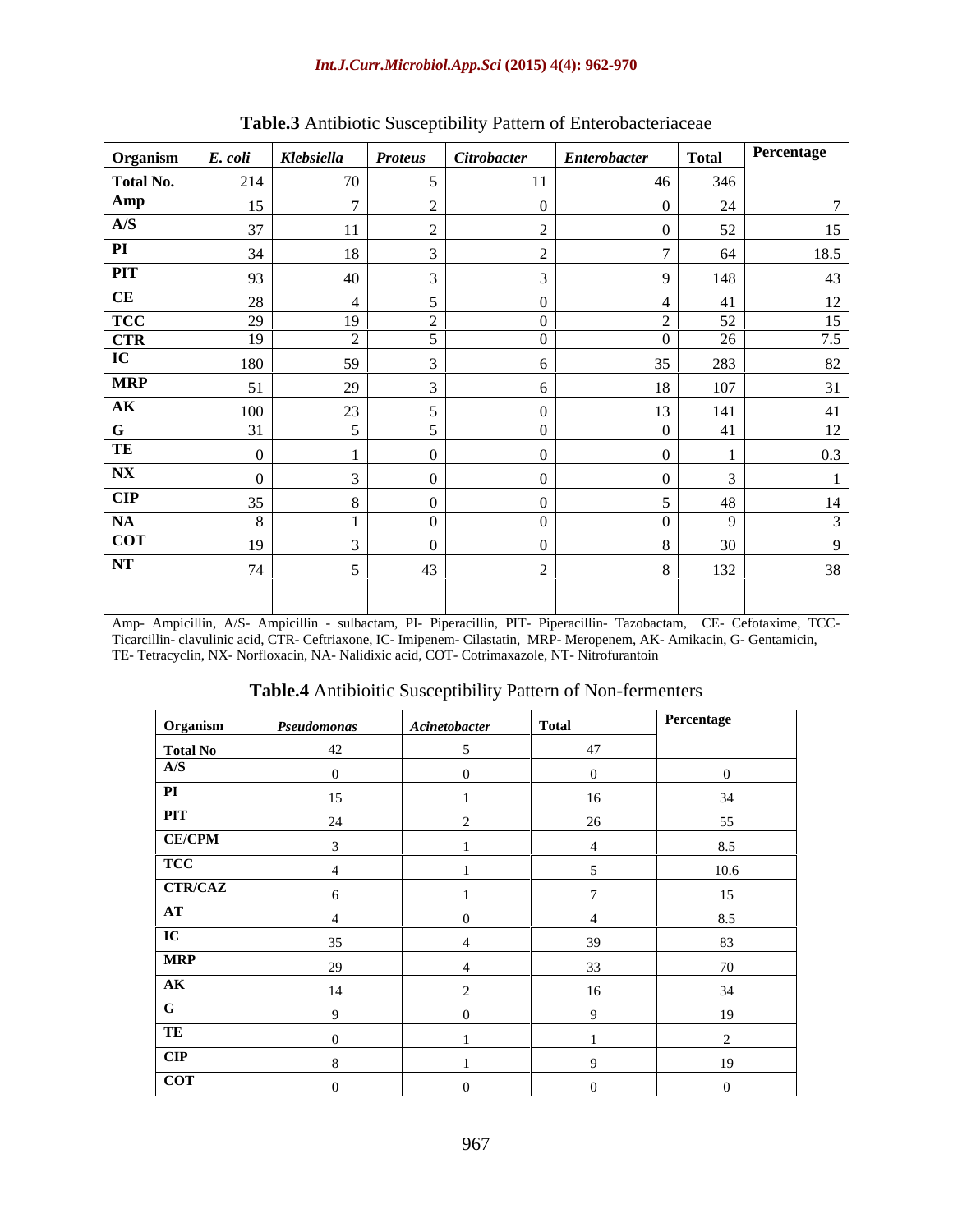A/S- Ampicillin - sulbactam, , PI- Piperacillin, PIT- Piperacillin- Tazobactam, CE- Cefotaxime, CPM-Cefepime, TCC- Ticarcillin- clavulinic acid, CTR- Ceftriaxone, CAZ- Ceftazidime, AT- Aztrionam, IC- Imipenem- Cilastatin, MRP- Meropenem, AK- Amikacin, G- Gentamicin, TE- Tetracyclin, CIP- Ciprofloxacin, COT- Cotrimaxazole

| Organism        | Staph aureus Enterococci | Total | <b>Percentage</b> |
|-----------------|--------------------------|-------|-------------------|
| <b>Total No</b> |                          |       |                   |
|                 |                          |       |                   |
| CIP             |                          |       |                   |
| TE              |                          |       |                   |
| $ $ COT         |                          |       |                   |
| VA              |                          |       |                   |
| LZ              |                          |       |                   |
| <b>TEI</b>      |                          |       |                   |
| <b>NX</b>       |                          |       | 17.5              |
| NT              |                          |       |                   |
| AMOX/CLAV       |                          |       |                   |
| AMP             |                          |       |                   |

**Table.5** Antibioitic Susceptibility Pattern of Gram Positive cocci

G- Gentamicin, CIP- Ciprofloxacin, TE- Tetracyclin, COT- Cotrimaxazole,

VA- Vancomycin, LZ- Linezolid, TEI- Teicoplanin, NX- Norfloxacin, NT- Nitrofurantion, AMP- Ampicillin, Amox/Clav- Amoxycillin/Clavulanic acid.



Both Gram negative and Gram positive of resistance can be reduced through isolates showed higher resistance to appropriate or careful use of antimicrobial Fluoroquinolones, Penicillins, drugs and increasing awareness among the Cephalosporins and Nitrofurantoin. These are the drugs which are commonly used for antimicrobial use through public health

treatment of UTI. The emergence and spread education campaign. The susceptibility datapopulation to the hazards of inappropriate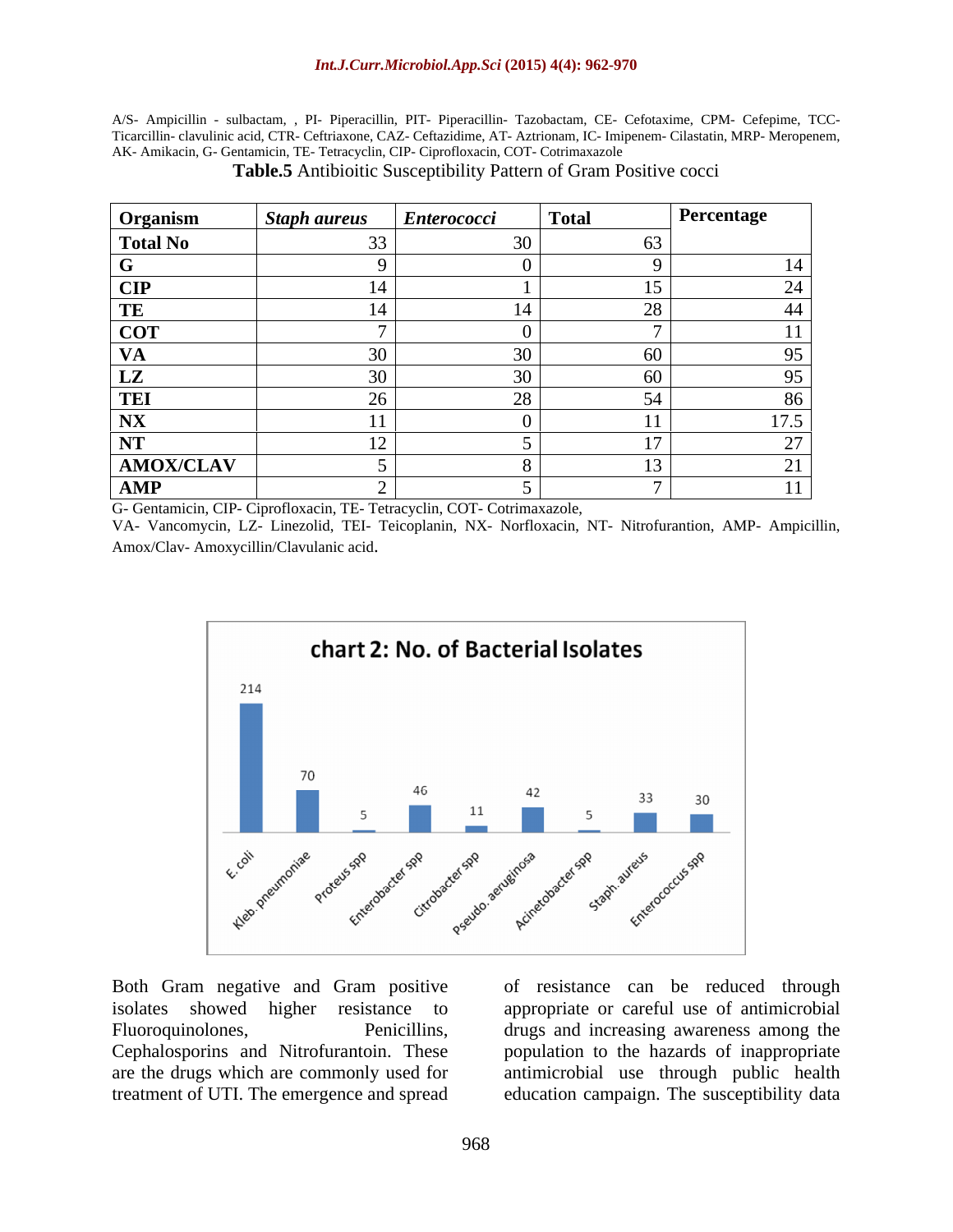collected in this study suggest that drug Iroha Ifeanyichukwu, Nwakeze Emmanuel, resistance is common problem in uropathogens isolated from hospitalized patients as well as OPD patients. So, the Sustina. 2013. Frequency and proper knowledge of sensitivity pattern of uropathogens is very important before prescribing an empirical antimicrobial therapy, this will also discourage the indiscriminate use of antibiotics and prevent 50-53. resistance. Survawanshi, M.S. Davane. 2011.

- Azizi Ali, Vaezi Tayebah, Kooshki Farid, Amirian Tayebah, Amirian Farhad and Amirian Marziaeh. January, 2014. community-acquired Gram-negative
- Collee JG, Fraser AG, Marmion BP Microbiology -14th ed:Elsevier.
- Tract Infections in Tertiary Care JMSCR Volume2, Issue11, Page 2940-
- D.Mathai, R.N. Jones, M.A. Pfaller. 2001. MacCartney: Practical Medical Epidemiology and frequency of Microbiology; 14 ed. urinary tract infections in 1,510 *Microbiol. Infect. Dis.* 40.129–36.
- 
- Ejikeugwu Chika,Oji Anthonia, Udu-Ibiam Esther, Afiukwa Ngozi, Ngwu Justina. 2013. Frequency and Antibiogram of uropathogens isolated from Urine Samples of HIV Infected Patients on Antiretroviral Therapy. American Journal of BioScience; 1(3): 50-53.
- further development of bacterial drug K.D. Deshpande, A.P. Pichare, N.M. **References** uropathogens in hospitalized Patients. Suryawanshi, M.S. Davane. 2011. Antibiogram of gram negative International Journal of Recent Trends in Science And Technology, E-ISSN 2249-8109, Volume 1, Issue 2, pp 56- 60
	- Antimicrobial susceptibility patterns of Kumar Rakesh, Dahiya S.S., Hemwani Kirti uropathogens. Afr. J. Microbiol. Res. Vol. 8(4), pp. 332-336, 22. bacteria causing Urinary tract infection Simmons 2013 - Mackie and pattern in a Tertiary care Hospital, McCartney Practical Medical Jaipur, India. *Int. Res. J. Medical Sci.* and Srivastava Preeti. June (2014) Isolation of Human Pathogenic and their Antimicrobial susceptibility Vol. 2(6), 6-10.
- C.P.Baveja, Naz Perween, Prabhav Lisa PA. National committee for laboratory Aggarwal. November-2014. Urinary standards-1984,performance standards Hospital in North India: Etiology and Antimicrobial Susceptibility Pattern. <br>
supplement M100-S2, nation 2946. November-2014 standards, villanova, Mackie & for anti microbiological susceptibility testing second informational supplement M100-S2, nation committee for clinical laboratory standards , villanova, Mackie & MacCartney: Practical Medical Microbiology; 14 ed.
	- resistance among pathogens causing Mallikarjuna Reddy C, Himabindu M, Maity hospitalized patients: a report from the **Example 1.1** Indu. Antibiogram study of aerobic SENTRY Antimicrobial Surveillance bacterial isolates fromuropathogens. Program (North America). *Diagn.*  Soumendranath, Kanta R.C, Kapur Indu. Antibiogram study of aerobic Int J Med Res Health Sci. 2014;3(2):250-253.
- Gatermann SG. 2007. Bacterial infections of Manjunath GN , Prakash R , Vamseedhar the urinary tract. In: 1. Borriello P, Annam , Kiran Shetty. 2011. Changing Murray PR, Funke G. editors. Topley trends in the spectrum of antimicrobial & Wilson's microbiology & microbial drug resistance pattern of uropathogens infections, 10th ed. vol. III. London: isolated from hospitals and community Hodder Arnold Publishers; p. 671-83. patients with urinary tract infections indrug resistance pattern of uropathogens isolated from hospitals and community